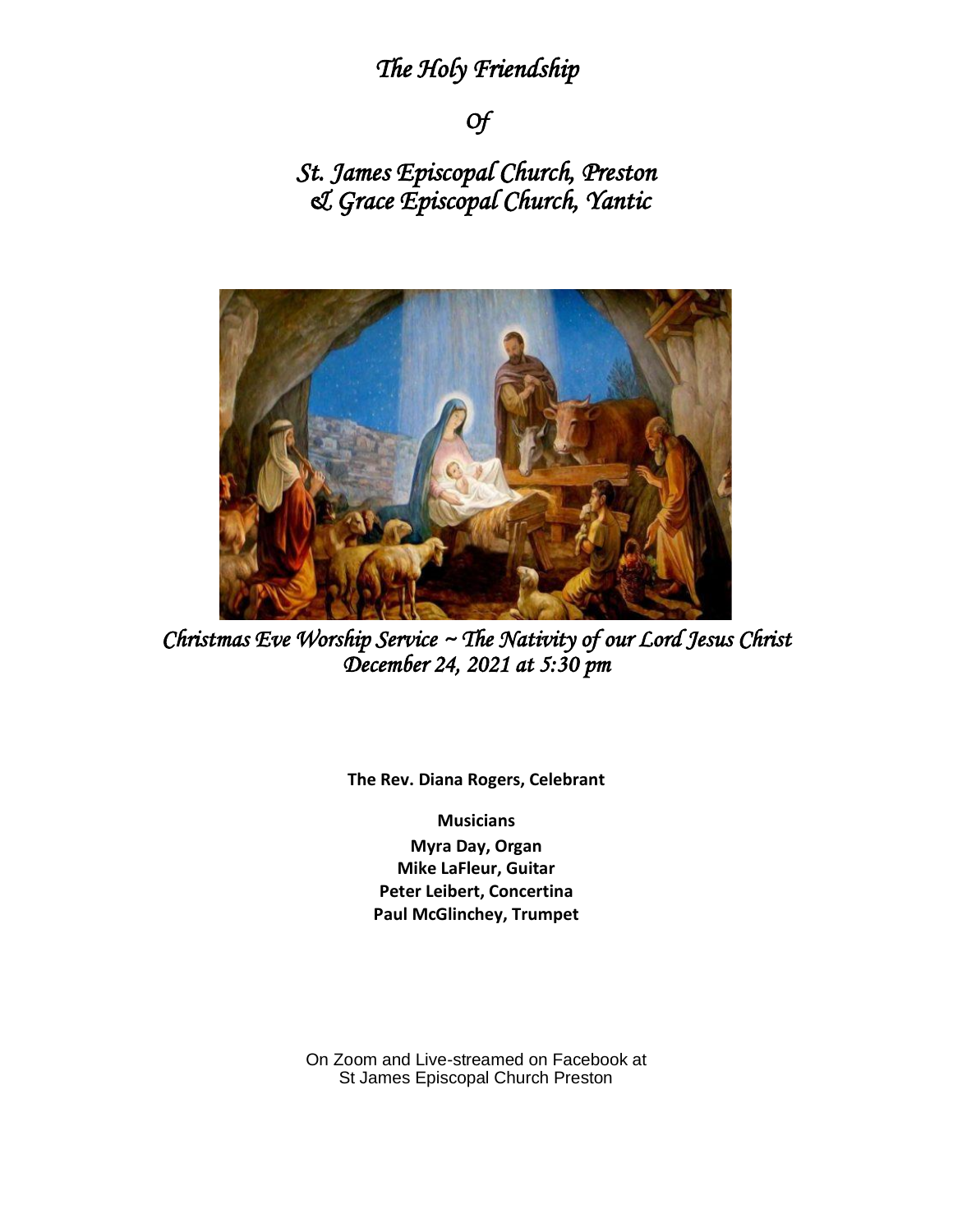# **Prelude**

# **Processional Hymn #83 O Come, All Ye Faithful**

#### Celebrant: Blessed be God; Father, Son, and Holy Spirit People: **And blessed be his kingdom, now and for ever. Amen**

Almighty God, to you all hearts are open, all desires known, and from you no secrets are hid: cleanse the thoughts of our hearts by the inspiration of your Holy spirit, that we may perfectly love you, and worthily magnify your holy Name, through Christ our Lord. **Amen.**

### **The Gloria S 280**

Celebrant: The Lord be with you. **People: And also with you.** Celebrant: Let us pray.

### **Collect of the Day**

O God, you have caused this holy night to shine with the brightness of the true Light: Grant that we, who have known the mystery of that Light on earth, may also enjoy him perfectly in heaven; where with you and the Holy Spirit he lives and reigns, one God, in glory everlasting. **Amen** 

#### **The Lessons**

**Isaiah 9:2-7**

| The people who walked in darkness<br>have seen a great light;                                                                                   |
|-------------------------------------------------------------------------------------------------------------------------------------------------|
| those who lived in a land of deep darkness--<br>on them light has shined.                                                                       |
| You have multiplied the nation,<br>you have increased its joy;                                                                                  |
| they rejoice before you<br>as with joy at the harvest,<br>as people exult when dividing plunder.                                                |
| For the yoke of their burden,<br>and the bar across their shoulders,<br>the rod of their oppressor,<br>you have broken as on the day of Midian. |
| For all the boots of the tramping warriors<br>and all the garments rolled in blood<br>shall be burned as fuel for the fire.                     |
| For a child has been born for us,<br>a son given to us;                                                                                         |
| authority rests upon his shoulders;<br>and he is named                                                                                          |
| Wonderful Counselor, Mighty God,<br>Everlasting Father, Prince of Peace.                                                                        |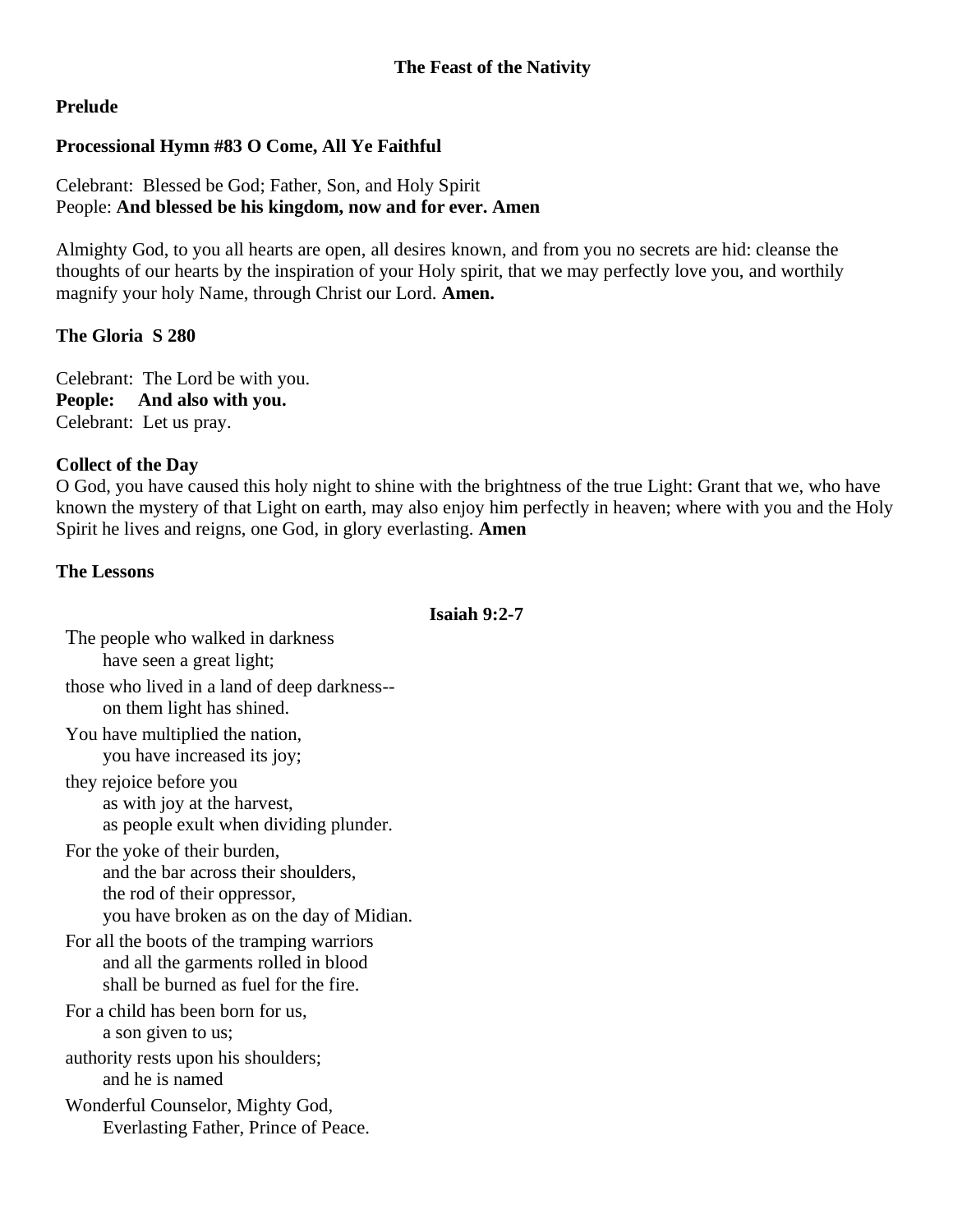His authority shall grow continually, and there shall be endless peace for the throne of David and his kingdom. He will establish and uphold it with justice and with righteousness from this time onward and forevermore. The zeal of the LORD of hosts will do this. The Word of the Lord. **People: Thanks be to God.**

#### **Psalm 96**

1 Sing to the LORD a new song; \* sing to the LORD, all the whole earth.

#### **2 Sing to the LORD and bless his Name; \* proclaim the good news of his salvation from day to day.**

3 Declare his glory among the nations \* and his wonders among all peoples.

#### **4 For great is the LORD and greatly to be praised; \* he is more to be feared than all gods.**

5 As for all the gods of the nations, they are but idols; \* but it is the LORD who made the heavens.

#### **6 Oh, the majesty and magnificence of his presence! \* Oh, the power and the splendor of his sanctuary!**

7 Ascribe to the LORD, you families of the peoples; \* ascribe to the LORD honor and power.

#### **8 Ascribe to the LORD the honor due his Name; \* bring offerings and come into his courts.**

9 Worship the LORD in the beauty of holiness; \* let the whole earth tremble before him.

#### **10 Tell it out among the nations: "The LORD is King! \* he has made the world so firm that it cannot be moved; he will judge the peoples with equity."**

- 11 Let the heavens rejoice, and let the earth be glad; let the sea thunder and all that is in it; \* let the field be joyful and all that is therein.
- **12 Then shall all the trees of the wood shout for joy before the LORD when he comes, \* when he comes to judge the earth.**
- 13 He will judge the world with righteousness \* and the peoples with his truth.

#### **Titus 2:11-14**

For the grace of God has appeared, bringing salvation to all, training us to renounce impiety and worldly passions, and in the present age to live lives that are self-controlled, upright, and godly, while we wait for the blessed hope and the manifestation of the glory of our great God and Savior, Jesus Christ. He it is who gave himself for us that he might redeem us from all iniquity and purify for himself a people of his own who are zealous for good deeds.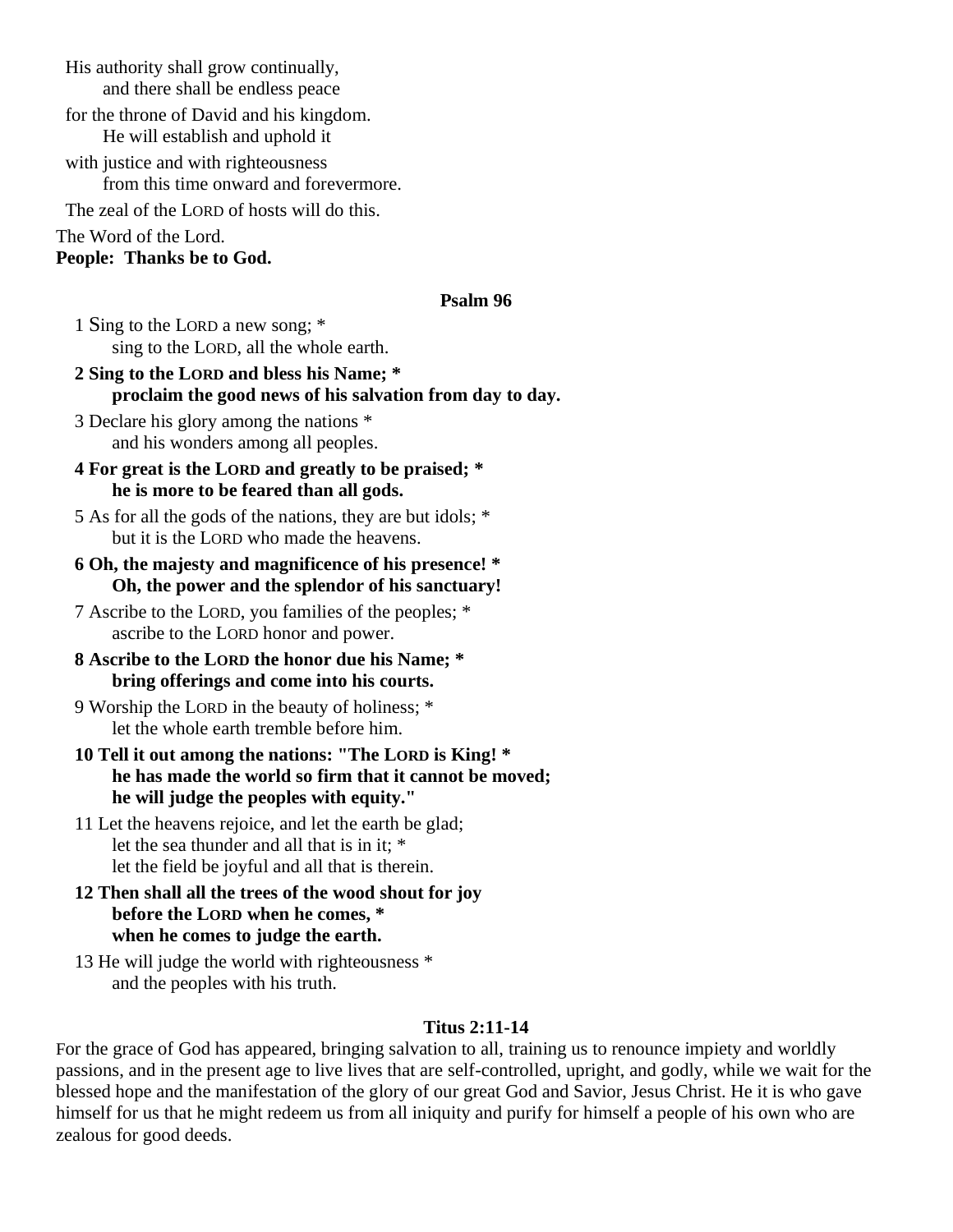#### **Sequence Hymn** *#***78 O' Little Town of Bethlehem**

Celebrant: The Holy Gospel of our Savior Jesus Christ, according to Luke **People: Glory to you, Lord Christ.**

#### **Luke 2:1-20**

In those days a decree went out from Emperor Augustus that all the world should be registered. This was the first registration and was taken while Quirinius was governor of Syria. All went to their own towns to be registered. Joseph also went from the town of Nazareth in Galilee to Judea, to the city of David called Bethlehem, because he was descended from the house and family of David. He went to be registered with Mary, to whom he was engaged and who was expecting a child. While they were there, the time came for her to deliver her child. And she gave birth to her firstborn son and wrapped him in bands of cloth, and laid him in a manger, because there was no place for them in the inn.

In that region there were shepherds living in the fields, keeping watch over their flock by night. Then an angel of the Lord stood before them, and the glory of the Lord shone around them, and they were terrified. But the angel said to them, "Do not be afraid; for see-- I am bringing you good news of great joy for all the people: to you is born this day in the city of David a Savior, who is the Messiah, the Lord. This will be a sign for you: you will find a child wrapped in bands of cloth and lying in a manger." And suddenly there was with the angel a multitude of the heavenly host, praising God and saying,

"Glory to God in the highest heaven,

and on earth peace among those whom he favors!"

When the angels had left them and gone into heaven, the shepherds said to one another, "Let us go now to Bethlehem and see this thing that has taken place, which the Lord has made known to us." So they went with haste and found Mary and Joseph, and the child lying in the manger. When they saw this, they made known what had been told them about this child; and all who heard it were amazed at what the shepherds told them. But Mary treasured all these words and pondered them in her heart. The shepherds returned, glorifying and praising God for all they had heard and seen, as it had been told them. The Gospel of the Lord.

### **People: Praise to you, Lord Christ.**

**The Homily** The Rev. Diana Rogers **The Homily** 2008. The Rev. Diana Rogers **The Homily** 2008. The Rev. Diana Rogers

*~ A short silence will be kept ~*

#### **The Nicene Creed**

We believe in one God, the Father, the Almighty, maker of heaven and earth, of all that is, seen and unseen. We believe in one Lord, Jesus Christ, the only Son of God, eternally begotten of the Father, God from God, Light from Light, true God from true God, begotten, not made, of one Being with the Father. Through him all things were made. For us and for our salvation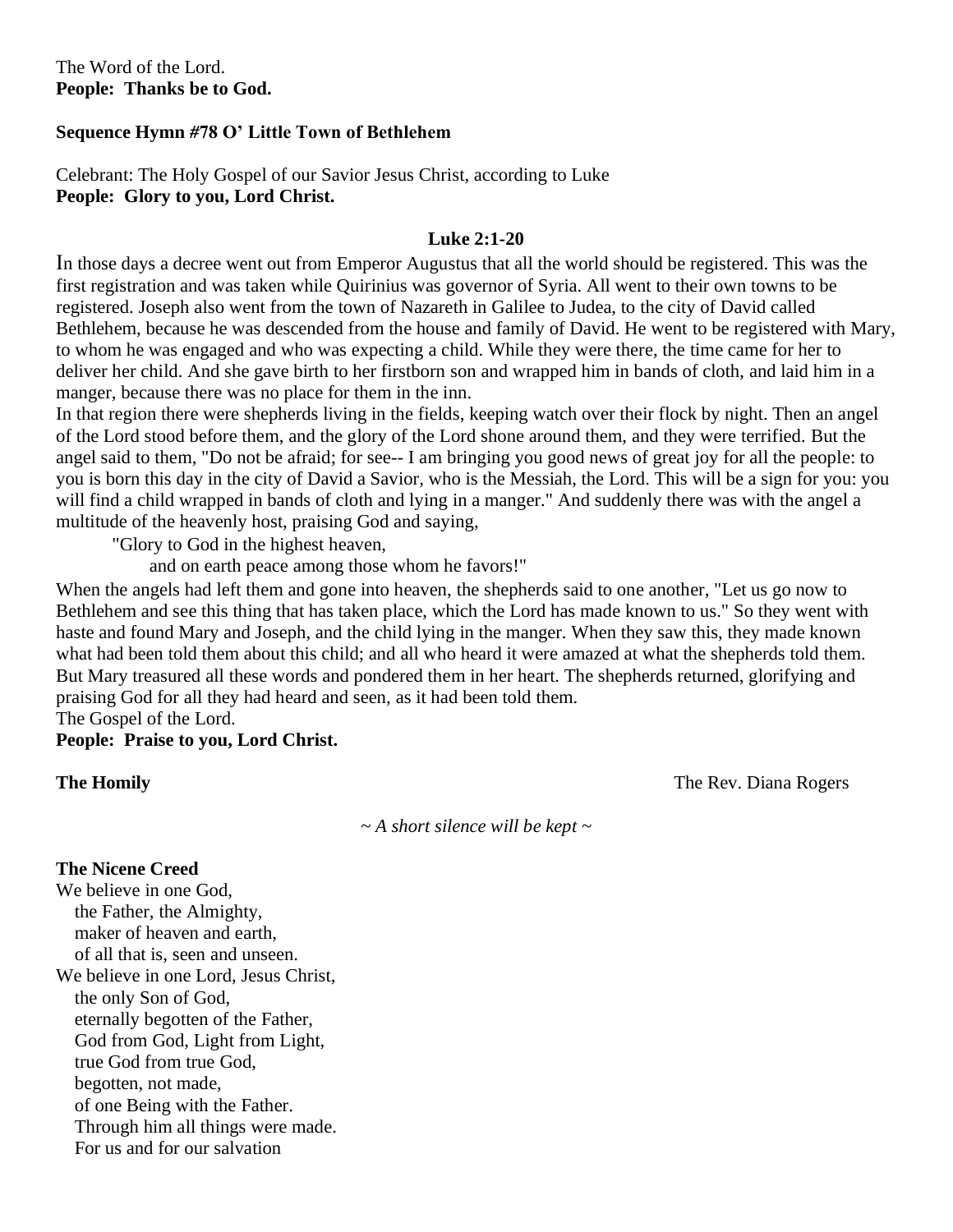he came down from heaven: by the power of the Holy Spirit he became incarnate from the Virgin Mary, and was made man. For our sake he was crucified under Pontius Pilate; he suffered death and was buried. On the third day he rose again in accordance with the Scriptures; he ascended into heaven and is seated at the right hand of the Father. He will come again in glory to judge the living and the dead, and his kingdom will have no end. We believe in the Holy Spirit, the Lord, the giver of life, who proceeds from the Father and the Son. With the Father and the Son he is worshiped and glorified. He has spoken through the Prophets. We believe in one holy catholic and apostolic Church. We acknowledge one baptism for the forgiveness of sins. We look for the resurrection of the dead. and the life of the world to come. **Amen.**

#### **THE PRAYERS OF THE PEOPLE**

Celebrant: As we celebrate with joy the birth of the Christ child, let us offer prayers to God who gives new life to sons and daughters in every place.

For the timeless birth of the Son of God from the Virgin Mary. **Glory and praise to you, O living God.**

For our Bishops, clergy, wardens and vestry, for our Holy Friendship, and for all who minister in Christ. **Glory and praise to you, O living God.** 

For all believers who put their trust in the incarnate child, Jesus Christ, Emmanuel. And, for those who do not yet believe.

#### **Glory and praise to you, O living God.**

For the leaders of the nations and all in authority, and for peace and justice throughout the world. **Glory and praise to you, O living God.** 

For the towns, villages, cities and country places in Southeast Connecticut, for the bridges that cross our waterways and those that connect our hearts to our neighbors. **Glory and praise to you, O living God.**

For those that have who are suffering economic hardships from the pandemic, those that are hungry and the oppressed, for those in prison, and for the dying and those who have died, especially the over 800,000 in the United States and 5 million around the world that have died of COVID-19.

# **Glory and praise to you, O living God.**

For our deliverance from holding on to our differences rather than recognizing what we hold in common, and may we always seek to bring about the common good. **Glory and praise to you, O living God.** 

Remembering our most glorious and ever-blessed Virgin Mary and all the saints, let us offer ourselves and one another to the living God through Christ.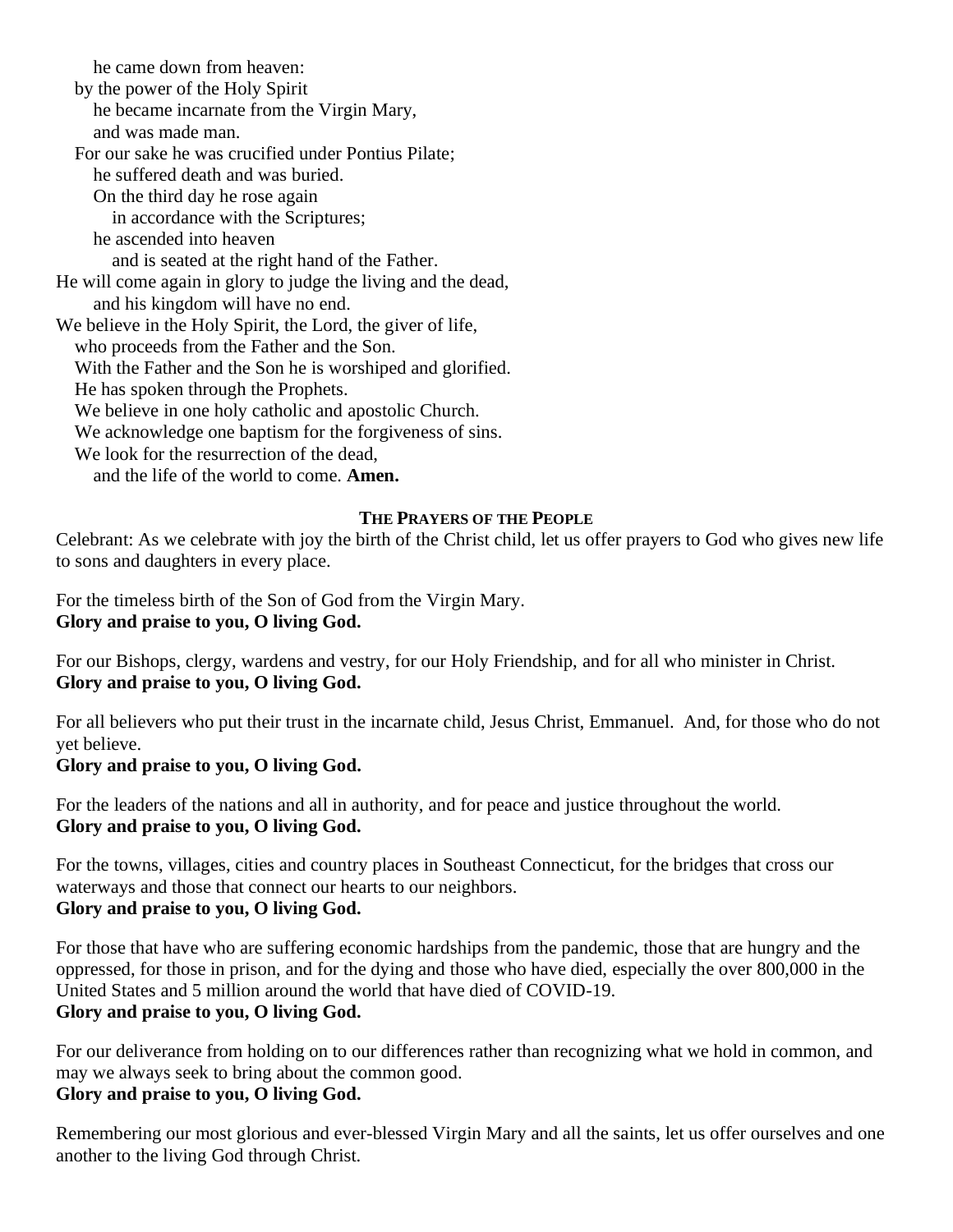## **To you, O Lord.**

Celebrant: Source of light and gladness, accept the prayers we offer on this joyful feast. May we grow in Christ who unites our lives to yours and who is Lord for all eternity. We give thanks through Jesus Emmanuel, the Lord with us, who lives and reigns with you and the Holy Spirit for ever and ever. Amen.

#### **Confession of Sins**

Celebrant: Let us confess our sins against God and our neighbor.

*~ silence may be kept ~*

**Celebrant and People: Most merciful God, we confess that we have sinned against you in thought, word and deed, by what we have done, and by what we have left undone. We have not loved you with our whole heart; we have not loved our neighbors as ourselves. We are truly sorry and we humbly repent. For the sake of your Son Jesus Christ, have mercy on us and forgive us; that we may delight in your will, and walk in your ways, to the glory of your Name. Amen***.*

#### **Absolution**

Almighty God have mercy on you, forgive all your sins through the grace of Jesus Christ, strengthen you in all goodness, and by the power of the Holy Spirit keep you in eternal life. **Amen.**

**The Peace** The peace of the Lord be always with you. **People: And also with you.** 

### **† THE HOLY COMMUNION †**

#### **Offertory Hymn** *#***87 Hark the Herald Angels Sing**

**The Doxology**

**Praise God from whom all blessings flow, Praise Him all creatures here below. Praise Him above ye heavenly host. Praise Father, Son and Holy Ghost. Amen**

### **† THE GREAT THANKSGIVING †**

### **Eucharistic Prayer B**

Celebrant: The Lord be with you. People: **And also with you.** Celebrant: Lift up your hearts. People: **We lift them to the Lord.** Celebrant: Let us give thanks to the Lord our God. People: **It is right to give him thanks and praise.**

Celebrant: It is right, and a good and joyful thing, always and everywhere to give thanks to you, Father Almighty, Creator of heaven and earth. Because you gave Jesus Christ, your only Son, to be born for us; who, by the mighty power of the Holy Spirit, was made perfect Man of the flesh of the Virgin Mary his mother; so that we might be delivered from the bondage of sin, and receive power to become your children. Therefore we praise you, joining our voices with Angels and Archangels and with all the company of heaven, who for ever sing this hymn to proclaim the glory of your Name.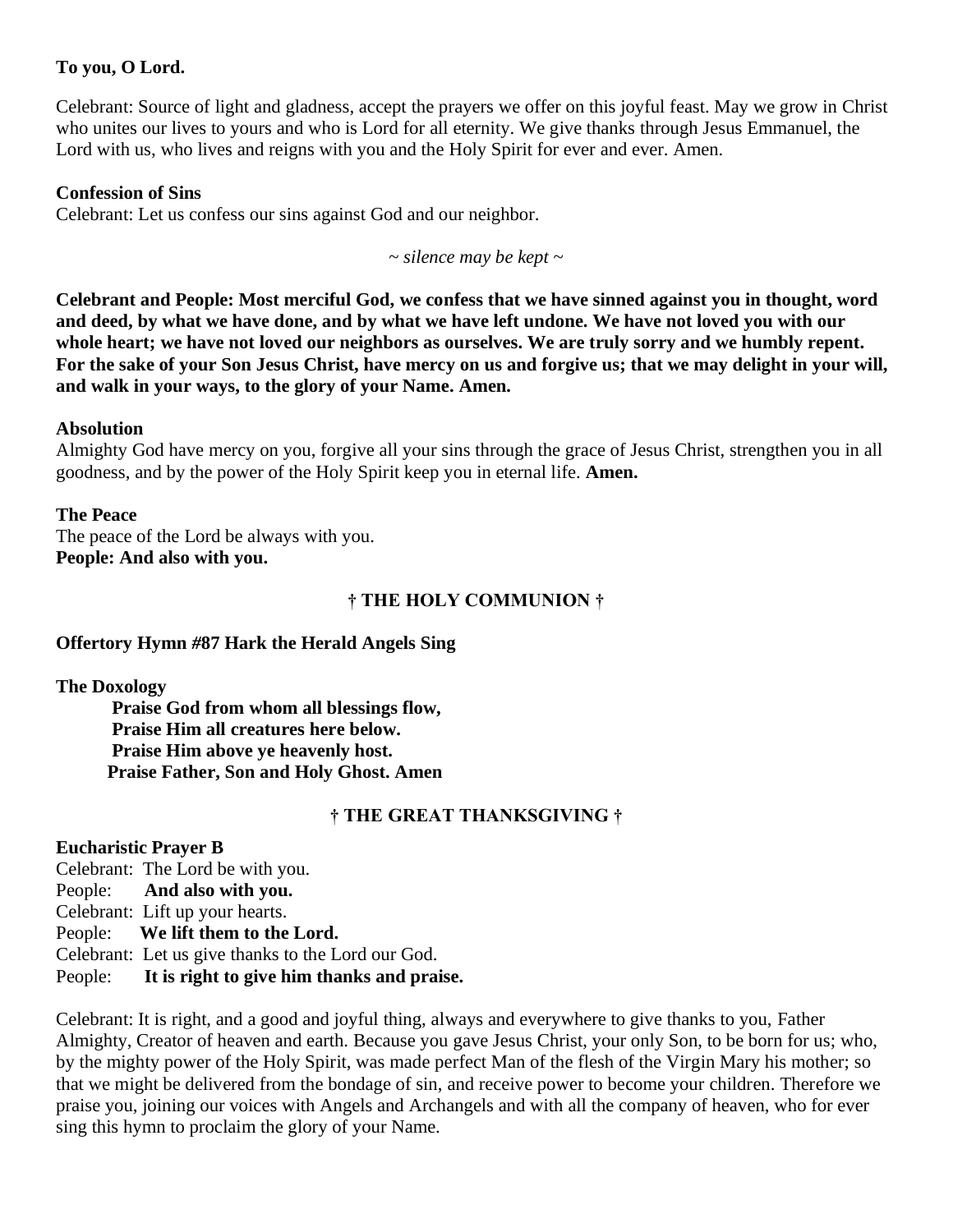#### **Celebrant and People:**

We give thanks to you, O God, for the goodness and love which you have made known to us in creation; in the calling of Israel to be your people; in your Word spoken through the prophets; and above all in the Word made flesh, Jesus, your Son. For in these last days you sent him to be incarnate from the Virgin Mary, to be the Savior and Redeemer of the world. In him, you have delivered us from evil, and made us worthy to stand before you. In him, you have brought us out of error into truth, out of sin into righteousness, out of death into life. On the night before he died for us, our Lord Jesus Christ took bread; and when he had given thanks to you, he broke it, and gave it to his you. Do this for the remembrance of me."

After supper he took the cup of wine; and when he had given thanks, he gave it to them, and said, "Drink this, all of you: This is my Blood of the new Covenant, which is shed for you and for many for the forgiveness of sins. Whenever you drink it, do this for the remembrance of me."

Therefore, according to his command, O Father,

Celebrant and People: **We remember his death, We proclaim his resurrection, We await his coming in glory;**

Celebrant*:* And we offer our sacrifice of praise and thanksgiving to you, O Lord of all; presenting to you, from your creation, this bread and this wine.

We pray you, gracious God, to send your Holy Spirit upon these gifts that they may be the Sacrament of the Body of Christ and his Blood of the new Covenant. Unite us to your Son in his sacrifice, that we may be acceptable through him, being sanctified by the Holy Spirit. In the fullness of time, put all things in subjection under your Christ, and bring us to that heavenly country where, with St. James all your saints, we may enter the everlasting heritage of your sons and daughters; through Jesus Christ our Lord, the firstborn of all creation, the head of the Church, and the author of our salvation.

By him, and with him, and in him, in the unity of the Holy Spirit all honor and glory is yours, Almighty Father, now and for ever. **Amen.**

And now, as our Savior Christ has taught us, we are bold to say, **The Lord's Prayer**  Our Father, who art in heaven, hallowed be thy Name, thy kingdom come, thy will be done, on earth as it is in heaven. Give us this day our daily bread. And forgive us our trespasses, as we forgive those who trespass against us. And lead us not into temptation, but deliver us from evil. For thine is the kingdom, and the power, and the glory, for ever and ever. **Amen.**

#### **The Breaking of the Bread**

Celebrant: Alleluia! Christ our Passover is sacrificed for us. **People: Therefore let us keep the feast. Alleluia.**